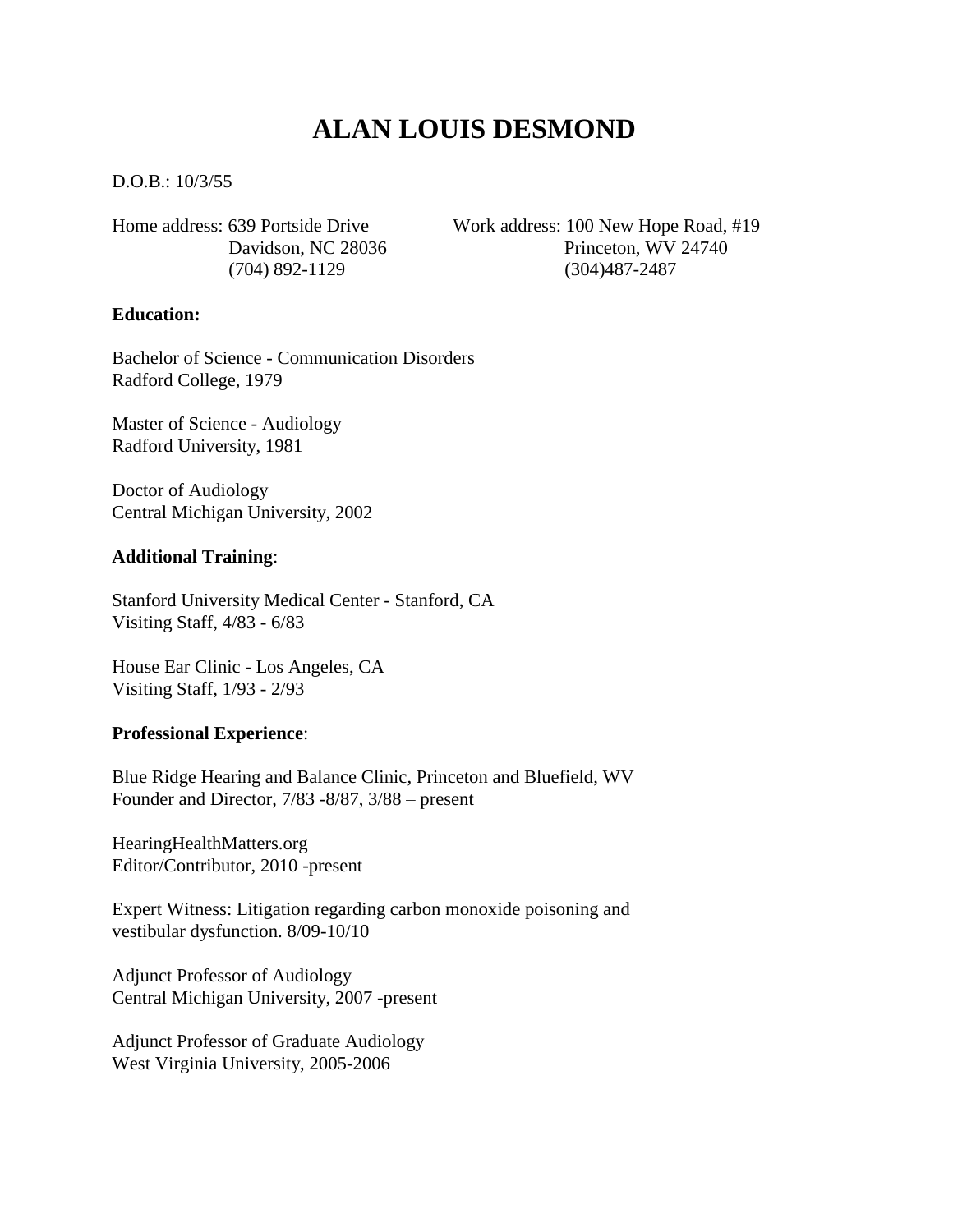Tucson Audiology Institute, Tucson, AZ Co-Founder and Co-Director, 8/87 - 2/88

Radford University, Radford, VA Adjunct Assistant Professor of Graduate Audiology, 1994-1999

# **Publications:**

#### **Books:**

**Desmond Alan L**., Touchette Deborah, (1998) Balance Disorders: Evaluation and Treatment, A Short Course for Primary Care Physicians, Micromedical Technologies, Chatham, IL

**Desmond Alan L**, (2001) Dizziness and Balance Disorders: Evaluation and Treatment. A Short Course for Primary Care Physicians. 2<sup>nd</sup> edition. Micromedical Technologies, Chatham, IL

**Desmond Alan L**, (2004) Vestibular Function: Evaluation and Treatment. Thieme Medical Publishers, New York, Stuttgart

Bhattacharyya, N, **Desmond, A,** et al (2008) Clinical Practice Guideline: Benign Paroxysmal Positional Vertigo. Otolrayngology – Head and Neck Surgery. 139, S47-S81 BPPV guideline

**Desmond, Alan L,** (2009) Dizziness Reference Guide, Micromedical Technologies, Chatham, IL

**Desmond, Alan L,** (2011) Vestibular Function: Clinical and Practice Management, 2<sup>nd</sup> edition. Thieme Medical Publishers, New York, Stuttgart, Bejing

#### **Book Chapters:**

Hosford-Dunn Holly, Baxter Jane, Cherow Evelyn, **Desmond Alan L**., Jacobson Gary, Johnson Jean, Martin Patty,(1994) Development and Management of Audiology Practices*.* American Speech-Language-Hearing Association, Rockville, MD

**Desmond Alan L**, (2000) Vestibular Rehabilitation. In: Audiology: Diagnosis, Treatment and Practice Management, Eds. Valente M, Hosford-Dunn H and Roeser R. Thieme Medical Publishers, NY, NY

**Desmond, Alan L**, (2007) Vestibular Rehabilitation In: Audiology: Diagnosis, Treatment and Practice Management, Second Edition, Eds. Valente M, Hosford-Dunn H and Roeser R. Thieme Medical Publishers. NY, NY

Baxter Jane, Clark Debbie, **Desmond, Alan** (2007) Planning the Audiology Office In: Audiology: Diagnosis, Treatment and Practice Management. Eds Hosford-Dunn H, Valente M, Roeser. R. Thieme medical Publishers, NY, NY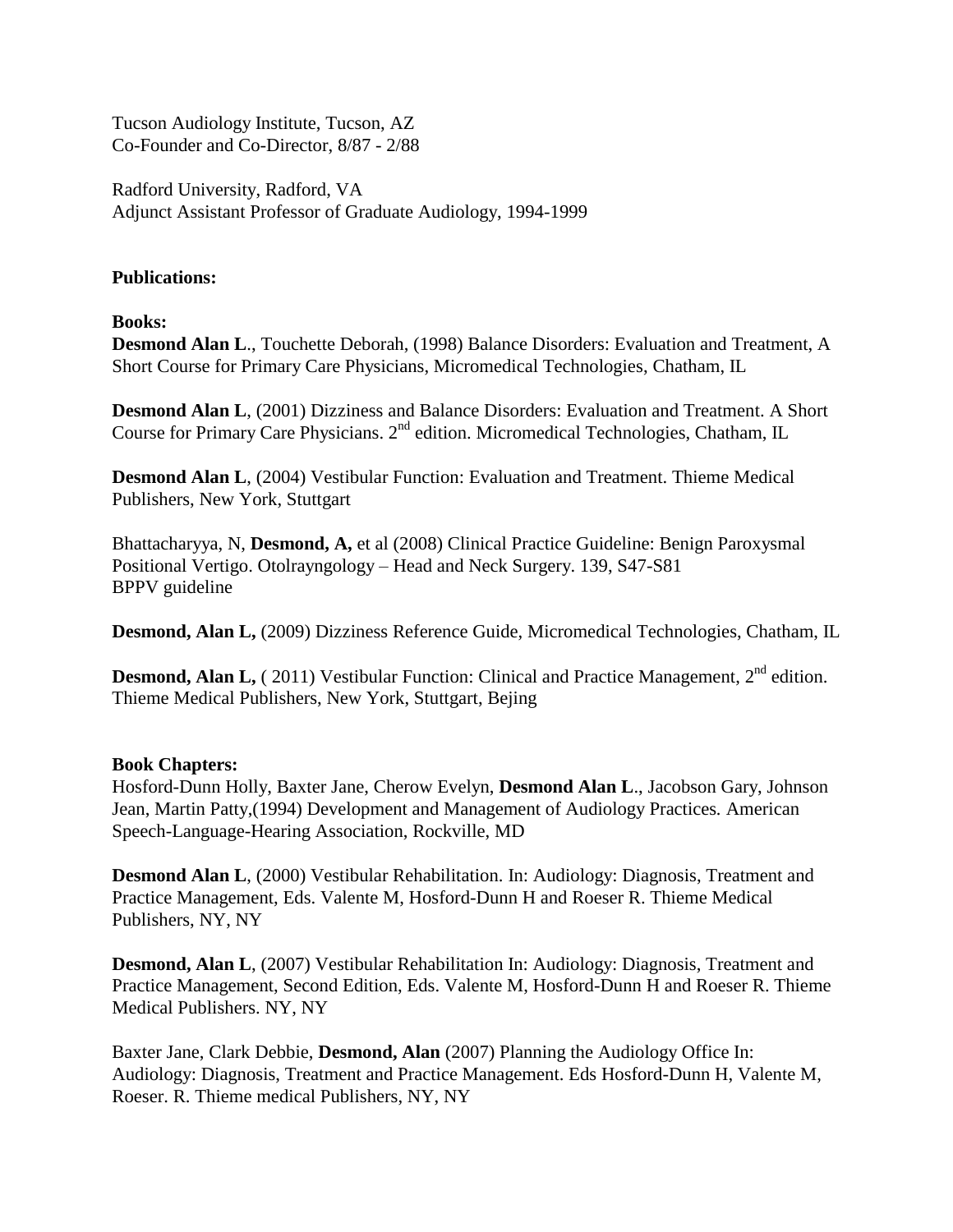# **Articles:**

Hosford-Dunn Holly, Baxter Jane, Cherow Evelyn, **Desmond Alan L**., Jacobson Gary, Johnson Jean, Martin Patty,(1995) American Speech-Language-Hearing Association, Guidelines for education in audiology practice management. (March, 1995), ASHA (Suppl. 14 pp.20)

**Desmond Alan L**, Touchette Deborah (1998) Cost effective management of the dizzy patient *Vestibular Update*, Micromedical Technologies (Spring/Summer)

**Desmond Alan L,** (2000) Equipping the comprehensive balance clinic. *Advance for Audiologists*. July/August Volume 2, #4

**Desmond Alan L,** Collie R Brian, (2001) Treating dizziness with antivert. *Advance for Audiologists*. May/June. Vol. 3, #3

**Desmond Alan L,** (2002) Reducing false-negatives in BPPV. *Advance for Audiologists*, July/August. Vol 4, #4

**Desmond Alan L,** (2004) Education: the key to the gate(keeper). *Audiology Today*. July/August. Vol 16, #4

**Desmond Alan L,** (2004) Rules of engagement: understanding vestibular coding. *Advance for Audiologists.* Sep/Oct. Vol 6 #5

**Desmond Alan L**, (2005) Common misconceptions about electronystagmography. *On The Level.* Quarterly Newsletter of the Vestibular Disorders Association. Winter, Volume 22, #1

**Desmond Alan L,** Thompson Shanna, (2005) Group Treatment: Staffing the comprehensive balance clinic. *Advance for Audiologists*. March/April, Volume7,#2

**Desmond, Alan L**, (2007) Diagnosis: Dizzy. *Advance for Audiologists.* July/August. Volume 8, #4

**Desmond, Alan L** (2011) When is a chair not a chair? *Audiology Today*. American Academy of Audiology. May. Vol. 23 # 3 (pp 66-67)

#### **Presentations:**

*Vestibular Evaluation: Does it fit into your practice?* (3/96) Presented at the 23rd meeting of the Arizona Speech and Hearing Association, Tucson, AZ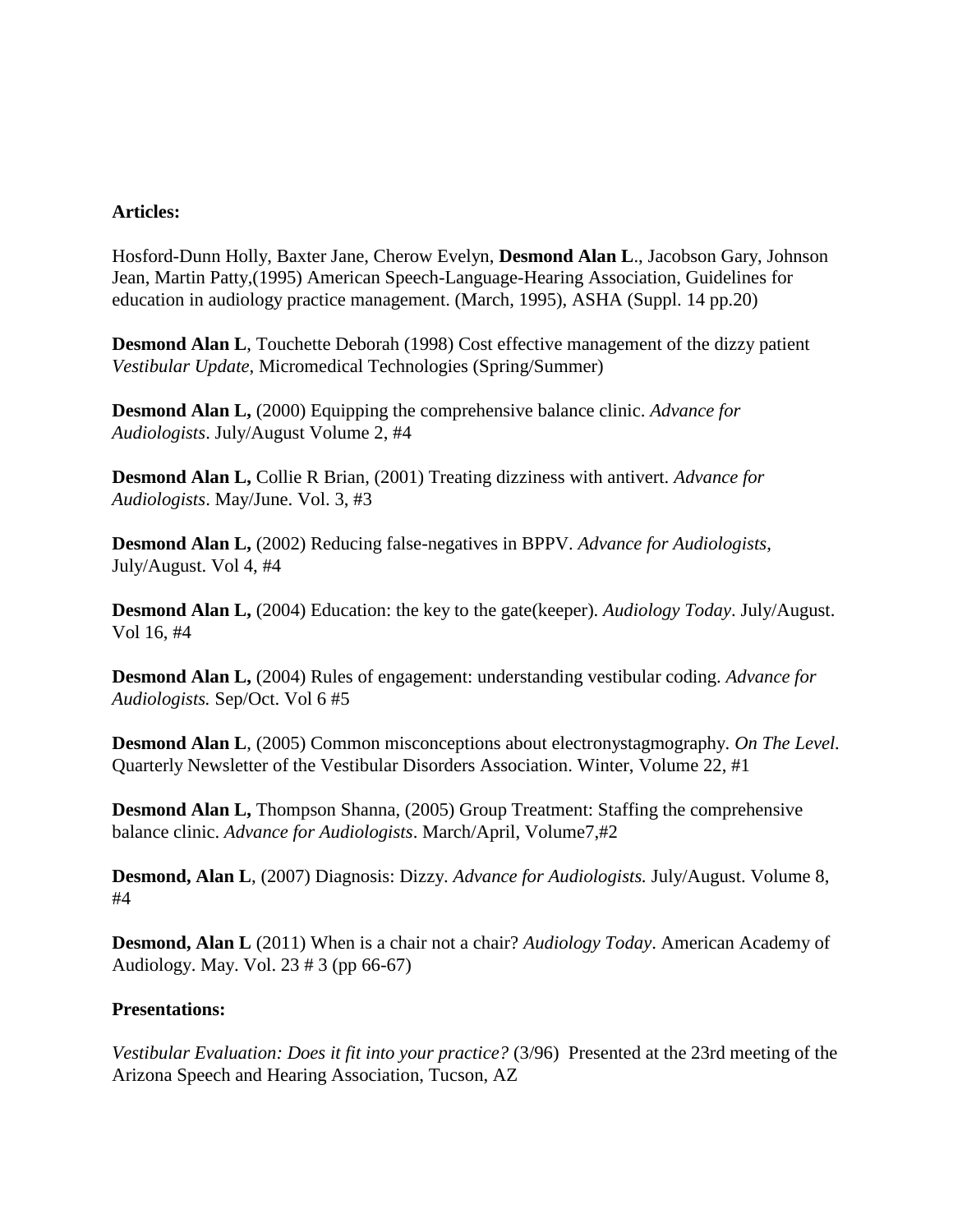*The Balance Clinic Approach* (3/98) Annual meeting of the West Virginia Speech and Hearing Association, Charleston,WV

*Cost Effective Evaluation of the Dizzy patient* (4/98) Annual meeting of the American Academy of Audiology, Los Angeles, CA

*Contemporary Vestibular Evaluation* (5/98) Selected faculty by Gordon Stowe and Associates for bi-annual continuing education program. Cincinnati, OH

*Dizziness in Primary Care* (3/00) Bluefield Regional Medical Center, Bluefield, WV

*Vestibular Rehabilitation and other Treatment Options for the Dizzy Patient* (4/02) Annual meeting of the West Virginia Speech and Hearing Association, Huntington, WV

*Evidence Based Vestibular Management* (11/02) Selected faculty by Gordon Stowe and Associates for continuing education program. Indianapolis, IN

*Marketing Vestibular Testing and Rehabilitation* (2/04) Featured Session. Annual meeting of the American Academy of Audiology, Salt Lake City, UT

*Evidence Based Vestibular Management* (4/05) Annual meeting of the West Virginia Speech and Hearing Association, Morgantown, WV

*Dizziness in Primary Care* (5/05) Raleigh General Hospital, Beckley, WV

*Rotational Chair Testing in the 21st Century* (5/06) Sponsored workshop by Micromedical Technologies, St. Louis, MO (co-taught with Dr. Joel Goebel)

*Evidence Based Vestibular Management* (3/01) Virginia Speech and Hearing Association (SHAV), Richmond, VA

*Vestibular Grand Rounds: Inactive Benign Paroxysmal Positional Vertigo* (4/07) Annual meeting of the American Academy of Audiology, Denver, CO

*Payment Issues for 4th Year Au.D. Students* (4/07) Featured Session: Annual meeting of the American Academy of Audiology, Denver, CO

*Moderator: Vestibular Research Podium Presentations* (4/07) Annual meeting of the American Academy of Audiology, Denver, CO

*Payment Issues for 4th Year Au.D. Students: Update* (4/08) State Leaders meeting Annual meeting of the American Academy of Audiology, Charlotte, NC

*Assessment, Interpretation and Management of Balance Disorders* (10/08) sponsored workshop by Micromedical Technologies, Chicago, IL (co-taught with Dr. Tim Hain)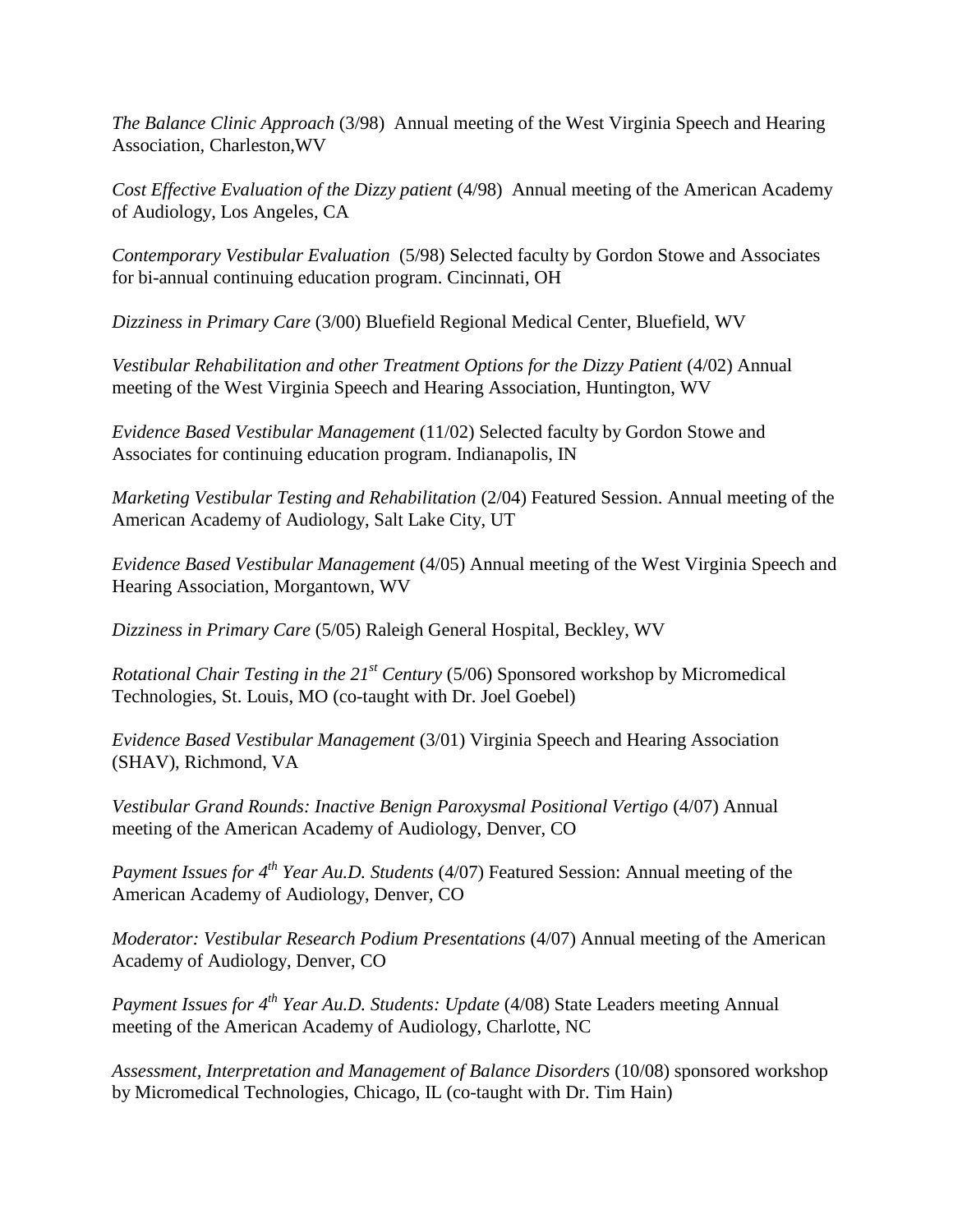*Selected Topics in Vestibular Management* (2/10) Georgia Academy of Audiology annual Meeting, Marietta, GA

*Benign Paroxysmal Positional Vertigo* (2/10) Carolinas Medical Center-Northeast, Concord, NC

*Buying and Selling and Audiology Practice* (4/10) Featured Session: Annual meeting of the American Academy of Audiology, San Diego, CA

*Initial Assessment of Acute Vertigo* (1/11) Carolinas Medical Center –Northeast, Concord, NC

*Initial Assessment of the Patient with Dizziness* (8/11) Bluefield Regional Medical Center, Bluefield, WV

*Primary Care versus Specialty Clinic Management of the Dizzy Patient* (6/13) –Carolinas Medical Center –Northeast, Concord, NC

*Assessment and Management of Balance Disorders* (6/13) sponsored workshop by Micromedical Technologies, Charlotte, NC (co-taught with Dr. Joel Goebel)

# **Honors, Awards, Licenses and Certifications:**

American Academy of Audiology representative to the American Medical Association

Audiology representative to the American Academy of Otolaryngology/Head and Neck Surgery multi-specialty work-group on "Clinical Practice Guidelines for BPPV" (on invitation by AAO/HNS)

Vestibular Consultant to the Coding and Reimbursement Committee of the American Academy of Audiology

Contributor to AudiologyOnline.com "Ask the expert"

Advisory and Review Board –AudiologyOnline.com website

Editorial Review Board –Advance for Audiologists

Advisory Board- HealthyHearing.com website

Peer Reviewer: Journal of the American Academy of Audiology

Peer Reviewer: International Journal of Audiology